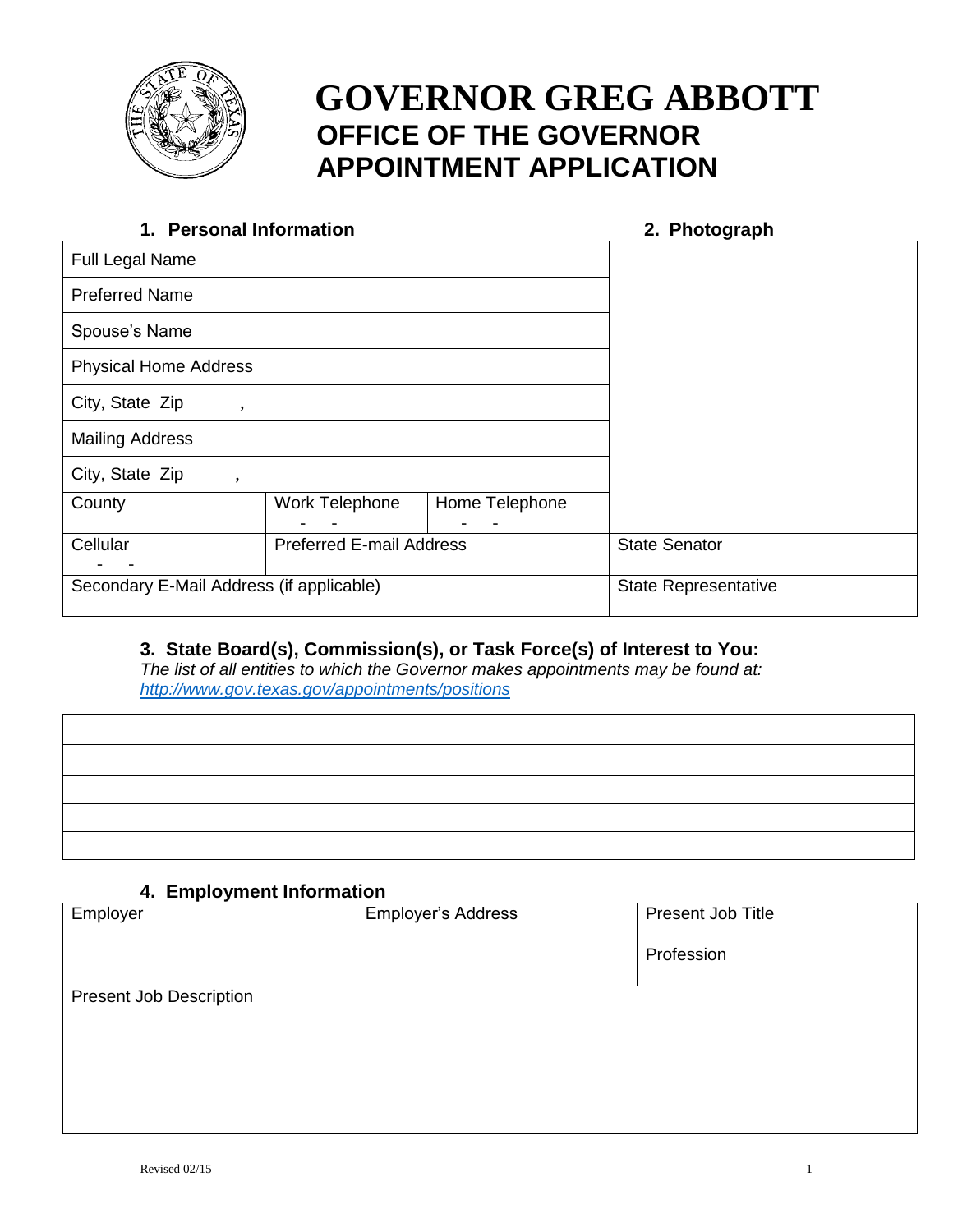### **5. Education/Training**

| <b>Type of School</b> | <b>Name and Location of School</b> | Year<br>Graduated | Degree and<br><b>Field of Study</b> |
|-----------------------|------------------------------------|-------------------|-------------------------------------|
| <b>High School</b>    |                                    |                   |                                     |
| Undergraduate         |                                    |                   |                                     |
| Graduate              |                                    |                   |                                     |
| Other                 |                                    |                   |                                     |

### **6. Employment History**

| <b>Employer</b> | <b>Position</b> | <b>Dates</b> | Location |
|-----------------|-----------------|--------------|----------|
|                 |                 |              |          |
|                 |                 |              |          |
|                 |                 |              |          |
|                 |                 |              |          |

### **7. References**

| <b>Name</b> | <b>Employer</b> | City | <b>Telephone</b> | Relationship |
|-------------|-----------------|------|------------------|--------------|
|             |                 |      | -<br>-           |              |
|             |                 |      | ۰                |              |
|             |                 |      | ۰                |              |
|             |                 |      | -<br>-           |              |
|             |                 |      |                  |              |

### **8. Professional Memberships** (including any state bar memberships)

| Organization | <b>Title/Position</b> | <b>Current/Former</b> |
|--------------|-----------------------|-----------------------|
|              |                       |                       |
|              |                       |                       |
|              |                       |                       |
|              |                       |                       |
|              |                       |                       |
|              |                       |                       |

### **9. Volunteer Participation**

| Organization | <b>Title/Position</b> | <b>Current/Former</b> |
|--------------|-----------------------|-----------------------|
|              |                       |                       |
|              |                       |                       |
|              |                       |                       |
|              |                       |                       |
|              |                       |                       |
|              |                       |                       |

### **10. Military Service**

| Are you or have you ever been a member of the Armed Forces of the United States: | ™es<br> No              |                          |
|----------------------------------------------------------------------------------|-------------------------|--------------------------|
| <b>Branch</b>                                                                    | <b>Dates of Service</b> | <b>Type of Discharge</b> |
|                                                                                  |                         |                          |
|                                                                                  |                         |                          |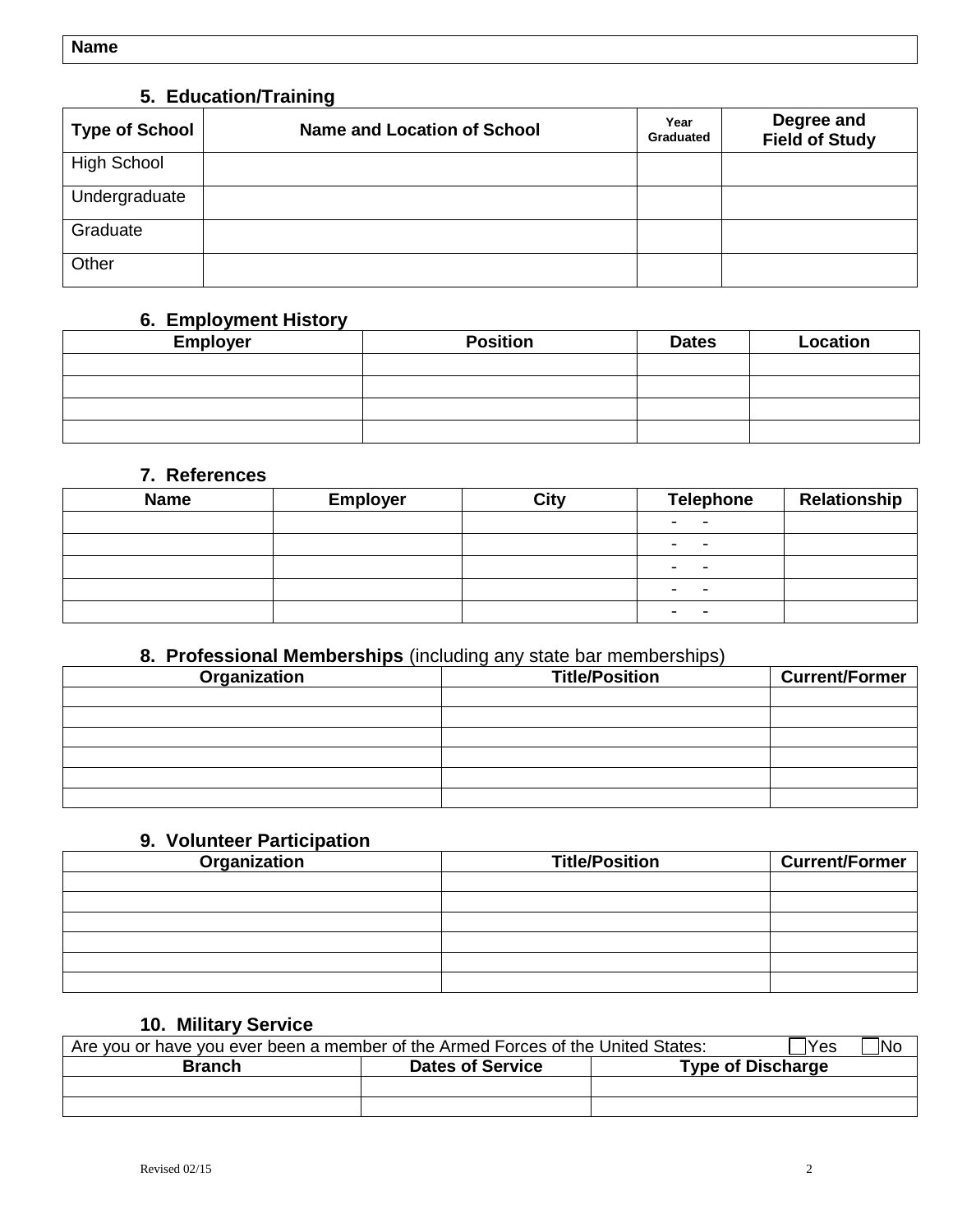**Name** 

## **11. Social Media Information**  Do you use, or have you ever used, any of the following? If "yes," provide additional information. Facebook  $\Box$  Yes  $\Box$  No Username Twitter  $|\bigcap$  Yes  $\bigcap$  No | Handle @ Instagram  $\Box$  Yes  $\Box$  No Username LinkedIn  $|\bigcap$  Yes  $\bigcap$  No Profile Google+  $\Box$  Yes  $\Box$  No Username

### **12. Spouse Information This Section Not Applicable**

| Spouse's Employer                                                                                                       | Job Title/Position            |
|-------------------------------------------------------------------------------------------------------------------------|-------------------------------|
| Does your spouse conduct any business with or before the<br>Texas Legislature or any other state entity? [<br>Yes<br>No | If yes, please list agencies: |

### **13. Miscellaneous Information**

*Note: "Material interest" is defined as (a) serving on the governing board of directors or (b) a ten (10) percent or greater ownership. This does not apply to any mutual funds in which you do not exercise authority in investment decisions.*

| Have you filed federal income tax returns for the past five (5) years? i.<br>lf no.<br>aive details | ΝG |
|-----------------------------------------------------------------------------------------------------|----|
|                                                                                                     |    |
|                                                                                                     |    |
|                                                                                                     |    |

| Are you, your spouse, or any company in which you have a material interest currently<br>l Nc<br>Yes<br>delinguent in any local, state or federal taxes? If yes, give details. |  |
|-------------------------------------------------------------------------------------------------------------------------------------------------------------------------------|--|
|-------------------------------------------------------------------------------------------------------------------------------------------------------------------------------|--|

| Have you ever defaulted on a personal, business or student loan? If yes, give details.<br>Yes<br>No |             |                |  |
|-----------------------------------------------------------------------------------------------------|-------------|----------------|--|
| <b>Type of Loan</b>                                                                                 | <b>Date</b> | <b>Details</b> |  |
|                                                                                                     |             |                |  |
|                                                                                                     |             |                |  |

| Have you, your spouse, or any company in which you have a material interest or of which<br>  you have been an officer or principal been involved in any bankruptcy proceeding? If yes,<br>give details including dates. | □ Yes I<br>l No |
|-------------------------------------------------------------------------------------------------------------------------------------------------------------------------------------------------------------------------|-----------------|
|                                                                                                                                                                                                                         |                 |

| Do you currently serve, or have you ever served, on any local, state or federal government<br>board, commission or committee or in any elected or appointed office? |                 |              |                      | l No<br>Yes                |
|---------------------------------------------------------------------------------------------------------------------------------------------------------------------|-----------------|--------------|----------------------|----------------------------|
| <b>Entity</b>                                                                                                                                                       | <b>Position</b> | <b>Dates</b> | Compensated<br>(Y/N) | <b>Reimbursed</b><br>(Y/N) |
|                                                                                                                                                                     |                 |              |                      |                            |
|                                                                                                                                                                     |                 |              |                      |                            |
|                                                                                                                                                                     |                 |              |                      |                            |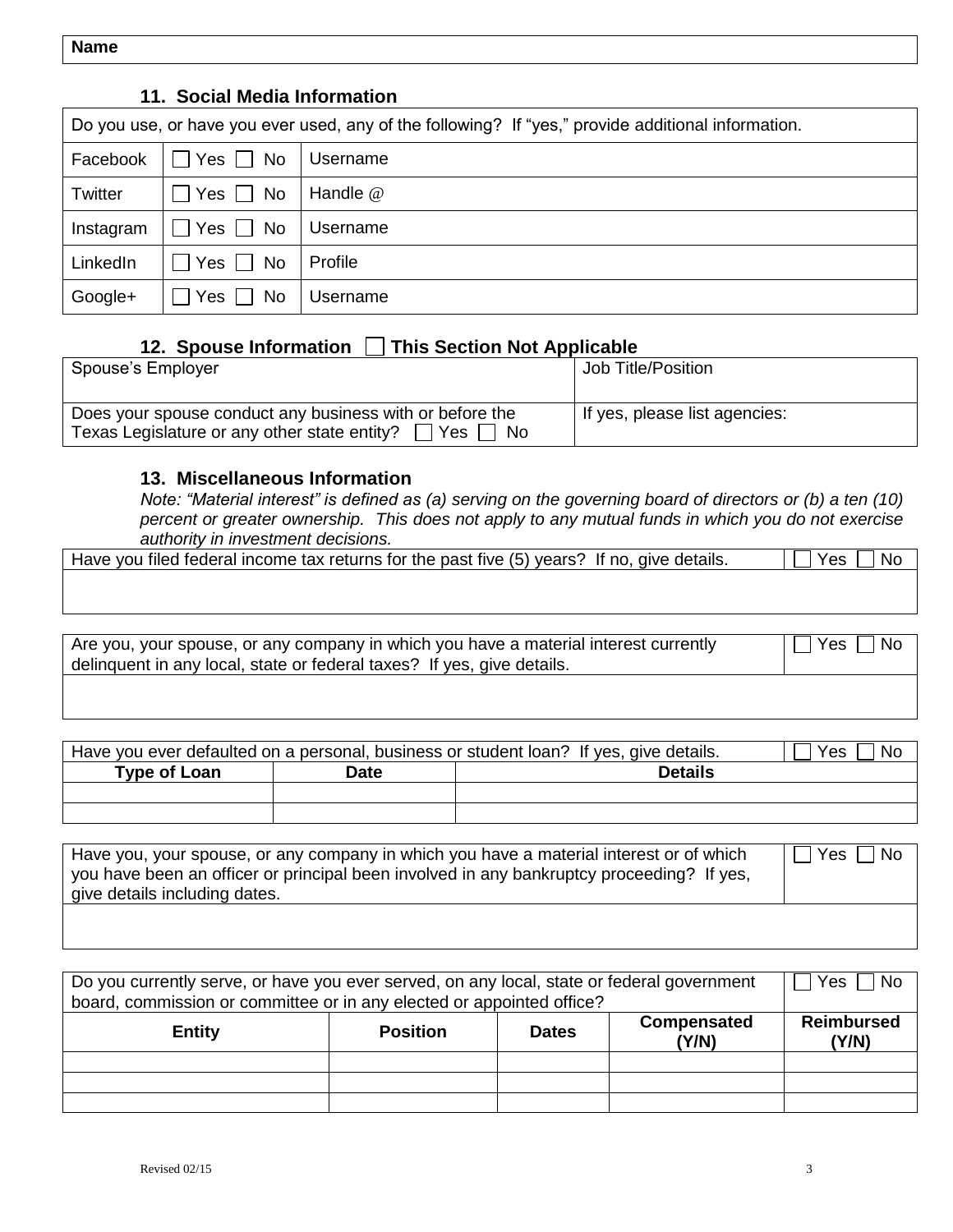## **13. Miscellaneous Information (Continued)**

| Are you or your spouse related to a local, state, or federal public official? | Yes<br>'N           |
|-------------------------------------------------------------------------------|---------------------|
| Name of Official and Title                                                    | <b>Relationship</b> |
|                                                                               |                     |
|                                                                               |                     |
|                                                                               |                     |
|                                                                               |                     |

| Do you or your spouse have any material interest in, or are either of you employed by, any<br>l No<br>Yes<br>company that does business with or receives funds from the State of Texas?<br>If yes, give full name and details: |  |  |  |  |
|--------------------------------------------------------------------------------------------------------------------------------------------------------------------------------------------------------------------------------|--|--|--|--|
| <b>Name of Company</b><br><b>Details</b>                                                                                                                                                                                       |  |  |  |  |
|                                                                                                                                                                                                                                |  |  |  |  |
|                                                                                                                                                                                                                                |  |  |  |  |

| Are you or your spouse an officer, director, employee or paid<br>consultant of a trade association?<br>Yes<br><b>No</b> | Self   |
|-------------------------------------------------------------------------------------------------------------------------|--------|
| If yes, please list association and position:                                                                           | Spouse |

| Have you or your spouse ever been registered as a lobbyist or received compensation to<br>represent someone before a local, state, or federal government? | <b>No</b><br>Yes |  |              |  |
|-----------------------------------------------------------------------------------------------------------------------------------------------------------|------------------|--|--------------|--|
| Self or<br><b>Entity Represented</b><br><b>Entity Lobbied</b><br><b>Spouse</b>                                                                            |                  |  | <b>Dates</b> |  |
|                                                                                                                                                           |                  |  |              |  |
|                                                                                                                                                           |                  |  |              |  |
|                                                                                                                                                           |                  |  |              |  |

| Have you, your spouse, or any company in which you or your spouse have a material | Yes |
|-----------------------------------------------------------------------------------|-----|
| interest been party to litigation? If yes, give details.                          | No  |
|                                                                                   |     |

| In the last five years, have you, or any company in which you have a material interest, been | Yes<br><b>No</b>       |           |                   |
|----------------------------------------------------------------------------------------------|------------------------|-----------|-------------------|
| licensed by a Texas state agency? If yes, give details.                                      |                        |           |                   |
| Agency                                                                                       | <b>Type of License</b> | License # | <b>Expiration</b> |
|                                                                                              |                        |           |                   |
|                                                                                              |                        |           |                   |
|                                                                                              |                        |           |                   |
|                                                                                              |                        |           |                   |
|                                                                                              |                        |           |                   |

| Have you ever been delinguent in child support payments? If yes, give details. | Yes<br>. Nc |
|--------------------------------------------------------------------------------|-------------|
|                                                                                | <b>Not</b>  |
|                                                                                | Applicable  |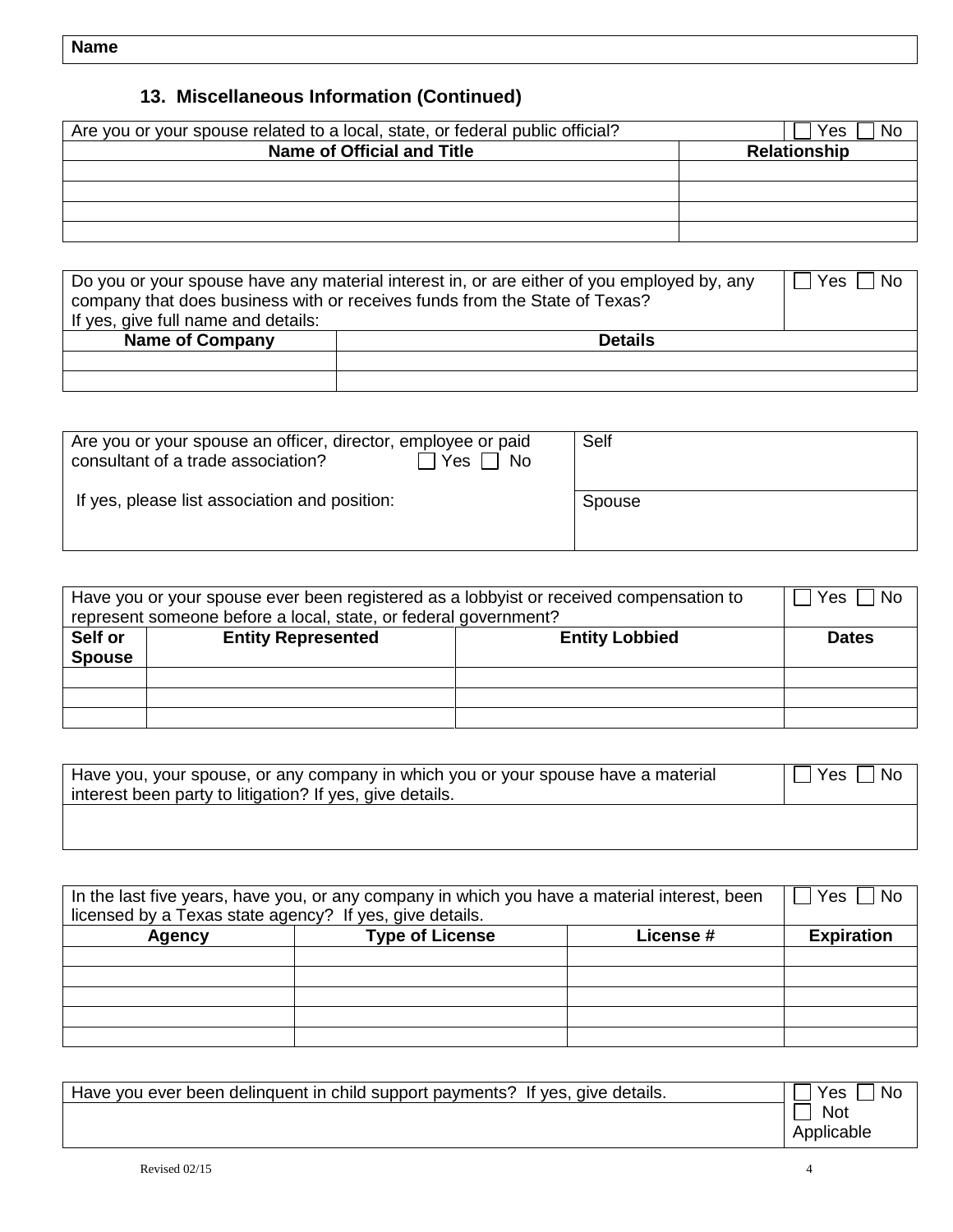## **13. Miscellaneous Information (Continued)**

| To the best of your knowledge, has any federal, state or local law enforcement or regulatory      |  |  |  |
|---------------------------------------------------------------------------------------------------|--|--|--|
| agency (on behalf of itself or any other person or entity) filed or investigated any grievance or |  |  |  |
| complaint against you, your spouse, or an entity in which you have a material interest? If        |  |  |  |
| yes, give details and disposition (investigated, dismissed, reprimanded)                          |  |  |  |
| <b>Details and Disposition</b><br><b>Date</b><br><b>Agency</b>                                    |  |  |  |
|                                                                                                   |  |  |  |
|                                                                                                   |  |  |  |

| Yes<br>To the best of your knowledge, have you, your spouse, or any company in which you have a<br><b>No</b><br>material interest been investigated, reprimanded, fined or suspended from doing business<br>with any state or federal agency? If yes, give details and disposition (investigated,<br>reprimanded, fined, suspended) |             |                                |  |  |  |
|-------------------------------------------------------------------------------------------------------------------------------------------------------------------------------------------------------------------------------------------------------------------------------------------------------------------------------------|-------------|--------------------------------|--|--|--|
| Agency                                                                                                                                                                                                                                                                                                                              | <b>Date</b> | <b>Details and Disposition</b> |  |  |  |
|                                                                                                                                                                                                                                                                                                                                     |             |                                |  |  |  |
|                                                                                                                                                                                                                                                                                                                                     |             |                                |  |  |  |

| Have you ever been convicted in a criminal proceeding (excluding traffic violations), placed<br>on probation, required to perform community service, or had a criminal proceeding disposed<br>of by pre-trial diversion, deferred prosecution, deferred adjudication, or some similar<br>proceeding?<br>If yes, list the charge, the date of the offense, the city and/or county and state in which it<br>allegedly occurred, and the disposition thereof. | Yes<br><b>No</b> |
|------------------------------------------------------------------------------------------------------------------------------------------------------------------------------------------------------------------------------------------------------------------------------------------------------------------------------------------------------------------------------------------------------------------------------------------------------------|------------------|
|                                                                                                                                                                                                                                                                                                                                                                                                                                                            |                  |